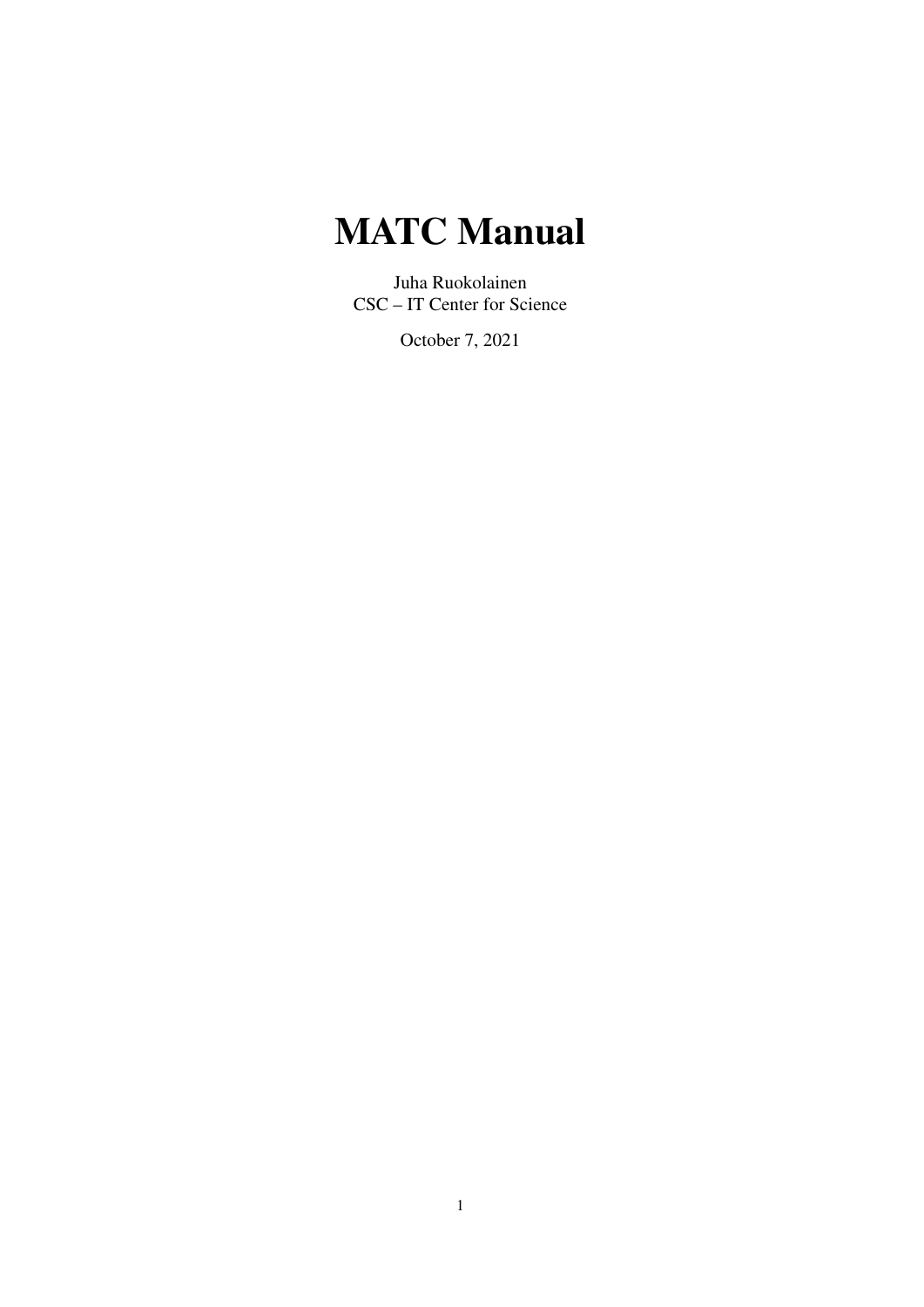# Copyright

This document is licensed under the Creative Commons Attribution-No Derivative Works 3.0 License.

# 1 Introduction

MATC is a library for the numerical evaluation of mathematical expressions. In the Elmer package it can be used in defining expressions in the command file of ElmerSolver. The expressions may be evaluated either while the command file is read in, or at the time of execution. MATC may also be used in the command window of ElmerPost.

# 2 MATC Variables

There are two types of variables in MATC: matrices and strings. Both are actually stored the same way in a double precision array, so that storing large arrays of strings is wasteful sizewise.

A variable is created by assigning value to it:

 $x = 1$ 

The above statement creates a  $1 \times 1$  matrix whose name is x. The statement

Variables can be indexed by two row vectors. The statement

 $k = "hello"$ 

creates a  $1 \times 5$  string variable k. That is, string variables are created with enclosed in ""-marks.

 $(0, 0, 5)$   $(0, 5, 0)$ 

$$
x(0,0:b) = x(0,b:b)
$$

reverses the order of the first six elements of the first row of a variable called  $x$ . Indexing thus begins from zero.

Yet one example of creating a variable (or affecting its values) is

$$
x(0:9) = 1234
$$

Variable x will be a  $1 \times 10$  matrix, if not previously created and bigger. It's elements are 1 2 3 4 1 2 3 4 1 2. The example shows that you don't have to give the row index if it's zero, and that when scanning for values for elements, the values end, they are repeated from the beginning.

Size of the variables are dynamic. If variable  $x$  is non-existent the statement

$$
x(9,9) = 1
$$

creates a new matrix whose size is  $10 \times 10$  and is zero except for the last element whose value is 1.

Another way of indexing a matrix is logical expression whose size is the same as the matrix which is being indexed. The statement

$$
x(x < 0.05) = 0.05
$$

sets the values of matrix x which are less than 0.05 to the value 0.05.

### 3 MATC general flow control structures

The syntax of the flow control structures of MATC are given below.

```
if ( expr ) expr; else expr;
if ( expr )
    expr;
```
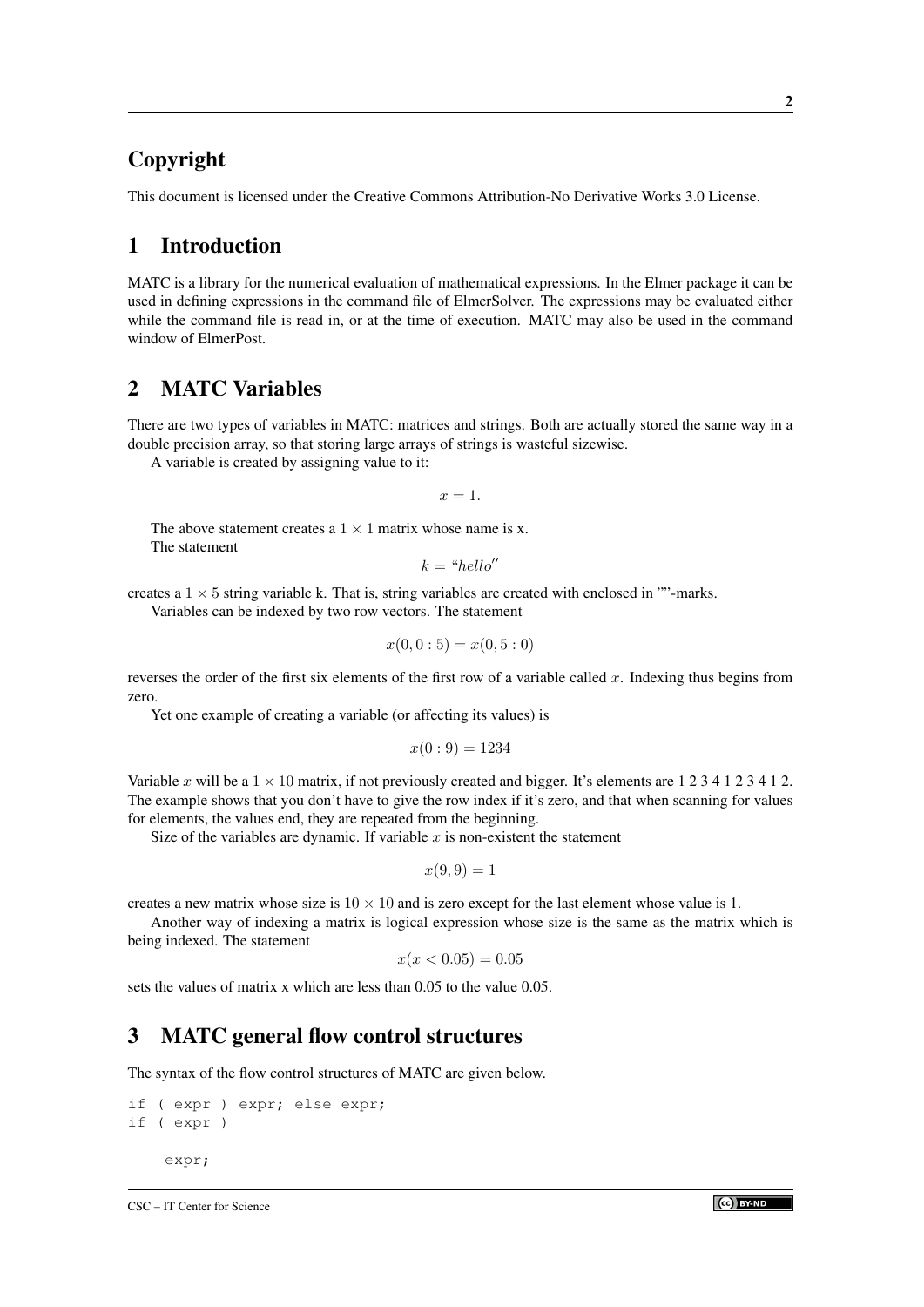```
...
    expr;
 else
    expr;
    ...
    expr;
for( i=vector ) expr;
for( i=vector )
    expr;
    ...
    expr;
while( expr ) expr;
while( expr )
    expr;
    ...
    expr;
```
# 4 MATC Operators

Assume the following definitions:

- a,b and c ordinary matrices
- l,t and r logical matrices
- s,n and m scalars

b=a'

is transpose of matrix a.

 $b=0a$ 

evaluate content of a string variable a as a MATC statement.

t=∼l

elementwise logical not of if x is not zero.

b=aˆs

if a is a square matrix and s is integral, a matrix power is computed, otherwise an elementwise power.

c=a\*b

if a and b are compatible for matrix product, that is computed, otherwise if they are of the same size or at least one of them is scalar, an elementwise product is computed.

c=a#b

elementwise multiplication of a and b.

c=a/b

is fraction of a and b computed elementwise.

c=a+b

is sum of matrices a and b computed elementwise.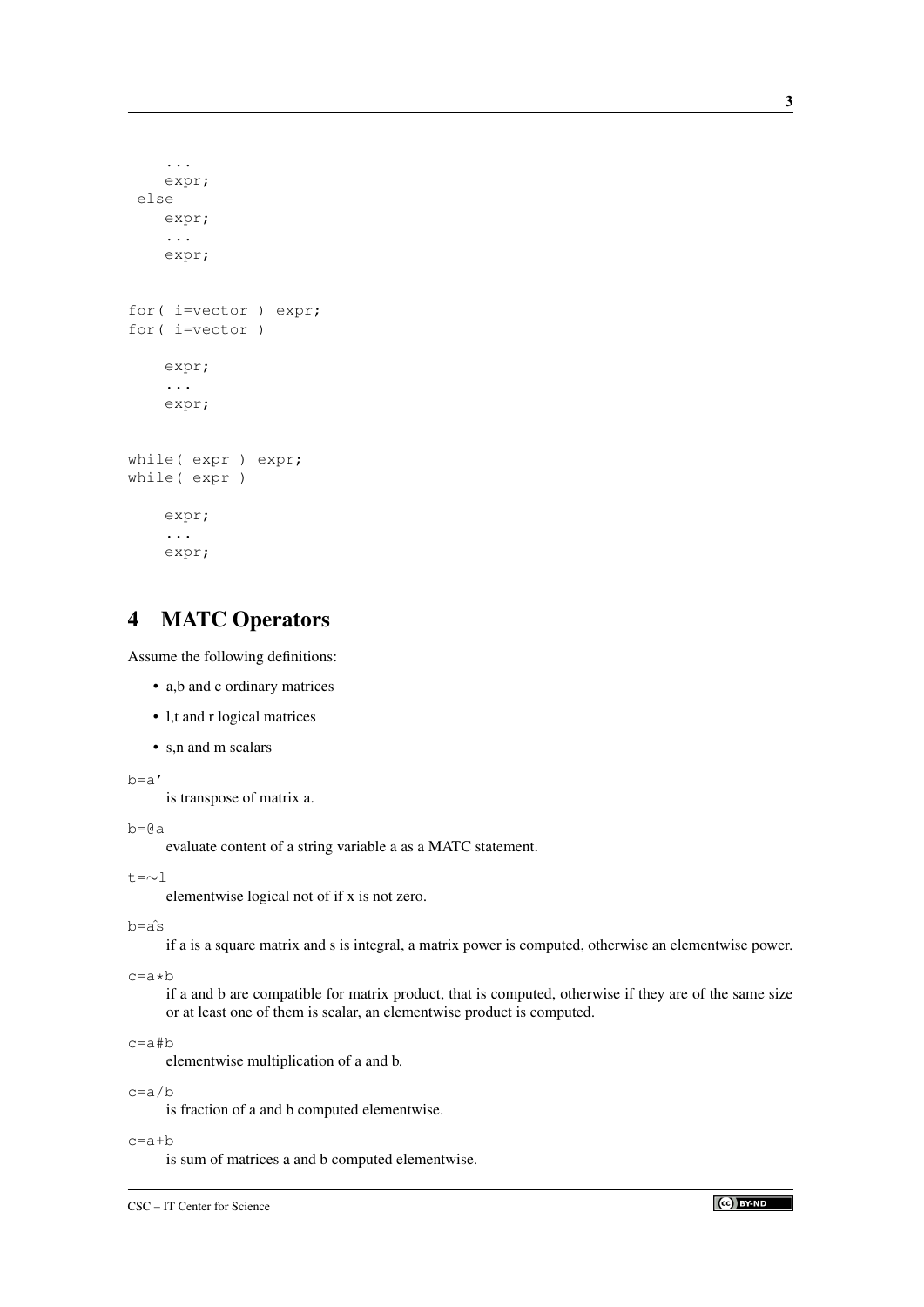c=a-b

is difference of matrices a and b computed elementwise.

```
l=a==b
```
equality of matrices a and b elementwise.

### $l=a<>b$

inequality of matrices a and b elementwise.

#### $l = a < b$

true if a is less than b computed elementwise.

 $l=a>b$ 

true if a is greater than b computed elementwise.

 $l=a<=b$ 

true if a is less than or equal to b computed elementwise.

 $l = a \ge b$ 

true if a is greater than or equal to b computed elementwise.

```
a=n:m
```
return a vector of values starting from n and ending to m by increment of (plus-minus) one.

```
r=l&t
```
elementwise logical and of a and b.

```
1 = a/b
```
elementwise logical or of a and b.

c=a?b

reduction: set values of a where b is zero to zero.

```
b=n m % a
```
resize a to matrix of size n by m.

```
b=a
```
assing a to b.

# 5 MATC Function Statement

The syntax of the function definition is given below.

```
function name(arg1,arg2,...)
!
! Optional function description (seen with help("name"))
!
import var1, var2
export var3, var4
    expr;
     ...
    expr;
    _name = value
```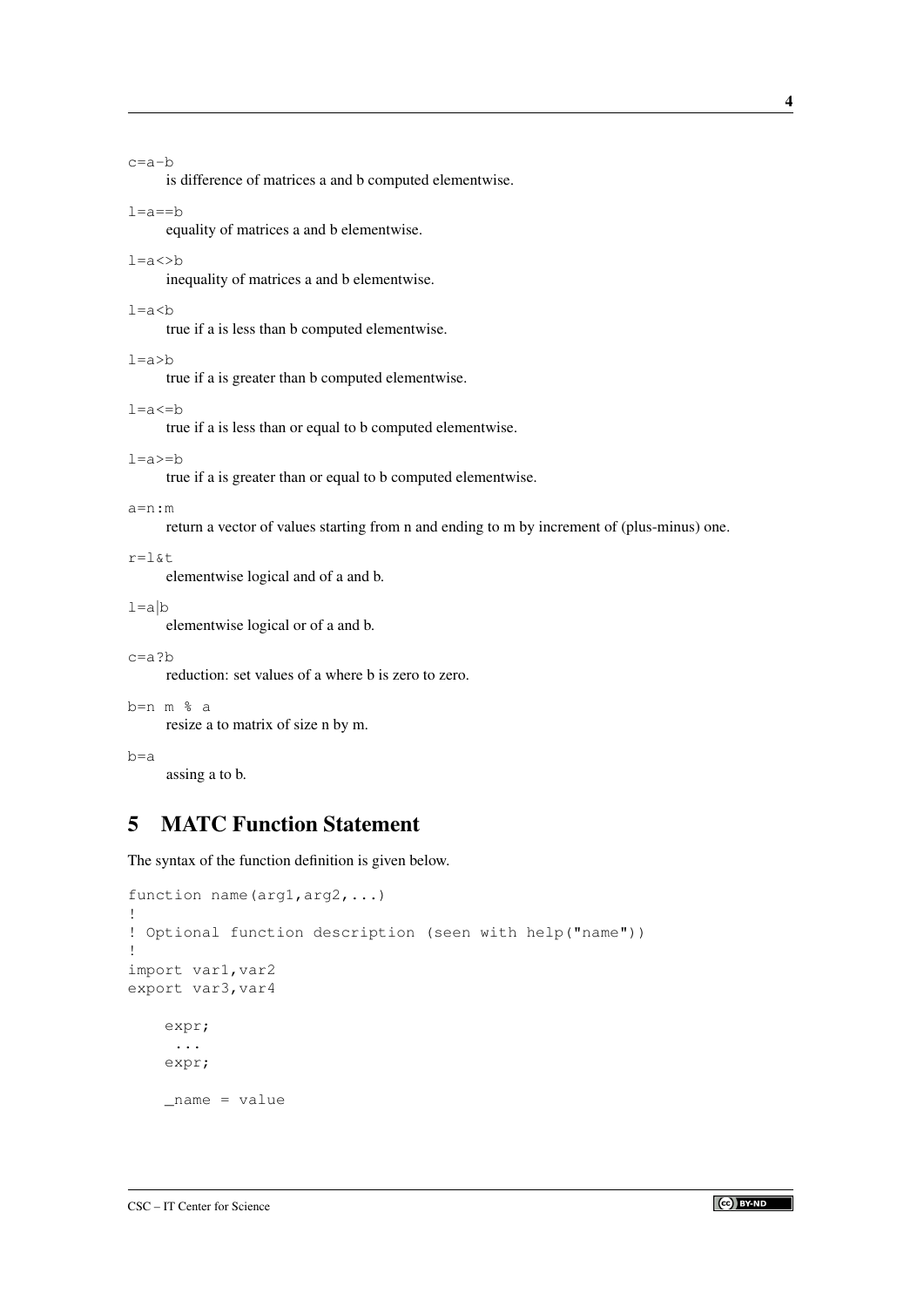Functions have their own list of variables. Global variables are not seen in this function unless imported by import or given as arguments. Local variables can be made global by the export statement.

Functions, if returing matrices, behave in many ways as variables do. So if you have defined function mult as follows

function mult(a,b)  $mult = a*b;$ 

you can get element (3,5) of the a times b matrix by the following statement

mult $(x, y)$ [3,5]

or diagonal values of the same matrix by

```
diag(mult(x,y)).
```
# 6 MATC Internal Functions

```
funcdel(name)
```
Delete given function definition from parser.

```
funclist(name)
```
Give header of the function given by name. SEE ALSO: help.

env(name)

Get value of environment variable of the operating system.

```
str = sprintf(fmt[,vec] )
```
Return a string formatted using fmt and values from vec. A call to corresponding C-language function is made.

```
vec = \text{sscant}(\text{str},fmt)
```
Return values from str using format fmt. A call to corresponding C-language function is made.

 $special = matter(t, type)$ 

Makes a type conversion from MATC matrix double precision array to given type, which can be one of the following: "int", "char" or "float". SEE ALSO: cvtmat, fwrite.

```
r = \text{cutmat} ( special, type )
```
Makes a type conversion from given type to MATC matrix. Type can be one of the following: "int", "char" or "float". SEE ALSO: fread, matcvt.

```
r = eval(str)
```
Evaluate content of string str. Another form of this command is @str.

```
source(name)
```
Execute commands from file given name.

```
help or help("symbol")
```
First form of the command gives list of available commands. Second form gives help on specific routine.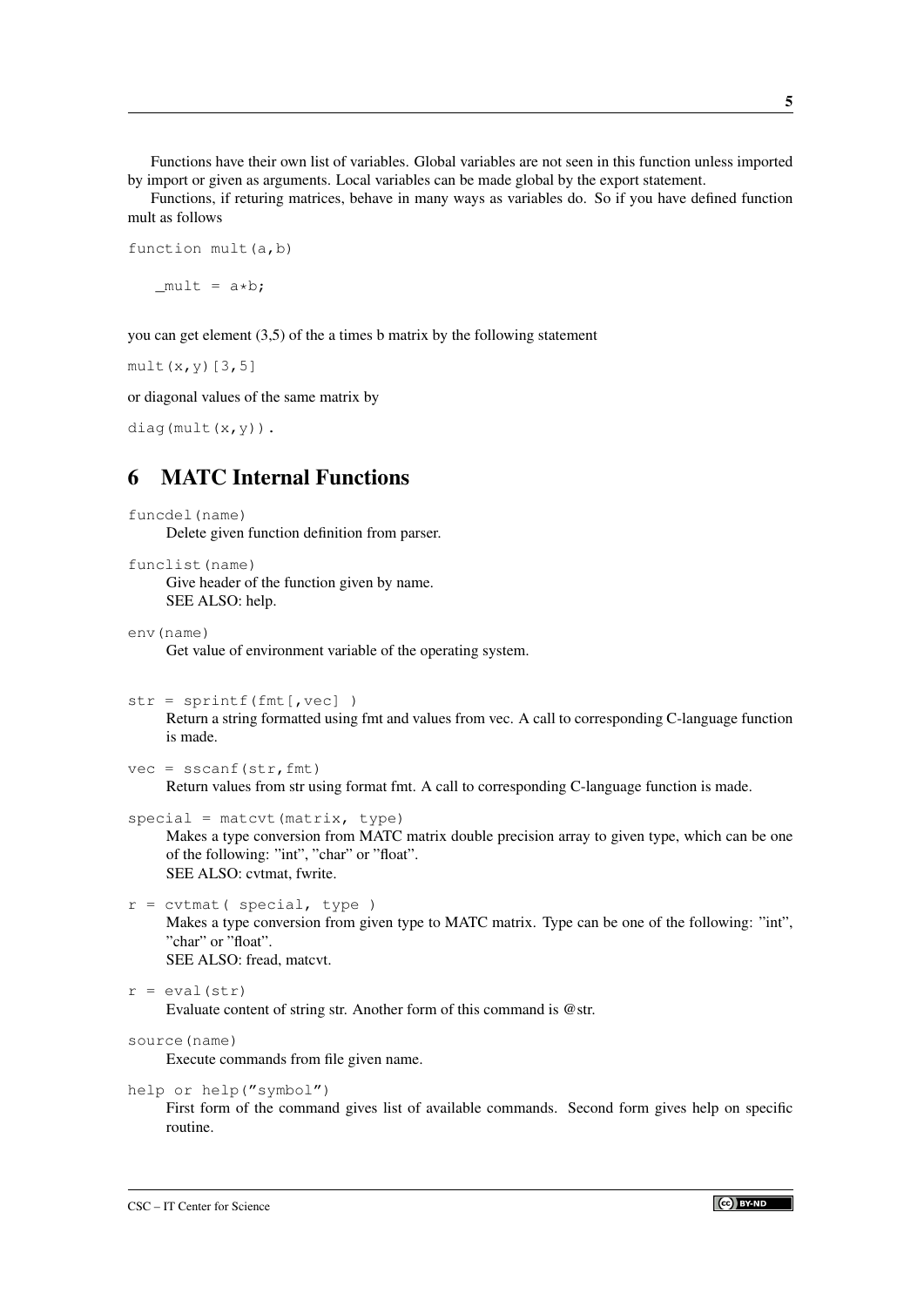#### $str = fread(fp, n)$

Read n bytes from file given by fp. File pointer fp shoud have been obtained from a call to fopen or freopen, or be the standard input file stdin. Data is returned as function value. SEE ALSO: fopen,freopen,fgets,fscanf,matcvt,cvtmat.

### $vec = fscanf(fp, fmt)$

Read file fp as given in format. Format fmt is equal to C-language format. File pointer fp shoud have been obtained from a call to fopen or freopen, or be the standard input. SEE ALSO: fopen,freopen,fgets,fread,matcvt,cvtmat.

### $str = fgets(fp)$

Read next line from fp. File pointer fp shoud have been obtained from a call to fopen or freopen or be the standard input.

SEE ALSO: fopen,freopen,fread,fscanf,matcvt,cvtmat.

 $n = fwrite(fp,buf,n)$ 

Write n bytes form buf to file fp. File pointer fp shoud have been obtained from a call to fopen or freopen or be the standard output (stdout) or standard error (stderr). Return value is number of bytes actually written. Note that one matrix element reserves 8 bytes of space. SEE ALSO: fopen,freopen,fputs,fprintf,matcvt,cvtmat.

### $n =$  fprintf(fp, fmt[, vec])

Write formatted string to file fp. File pointer fp shoud have been obtained from a call to fopen or freopen or be the standard output (stdout) or standard error (stderr). The format fmt is equal to Clanguage format.

SEE ALSO: fopen,freopen,fputs,fwrite,matcvt,cvtmat.

fputs(fp,str)

Write string str to file fp. File pointer fp should have been obtained from a call to fopen or freopen or be the standard input (stdin).

SEE ALSO: fopen,freopen,fwrite,matcvt,cvtmat.

 $fp = fopen(name, mode)$ 

Reopen file given previous file pointer, name and access mode. The most usual modes are "r" for reading and "w" for writing. Return value fp is used in functions reading and writing the file. SEE ALSO: fopen.

#### $fp = freopen(fp, name, mode)$

Reopen file given previous file pointer, name and access mode. The most usual modes are "r" for reading and "w" for writing. Return value fp is used in functions reading and writing the file. SEE ALSO: fopen.

#### fclose(fp)

Close file previously opened with fopen or freopen. SEE ALSO: fopen, freopen.

### save(name, a[,ascii\_flag])

Close file previously opened with fopen or freopen. SEE ALSO: fopen, freopen.

### $r =$  load(name)

Load matrix from a file given name and in format used by save command. SEE ALSO: save.

### $r = min(matrix)$

Return value is a vector containing smallest element in columns of given matrix.  $r = min(min(maxrix))$ gives smallest element of the matrix.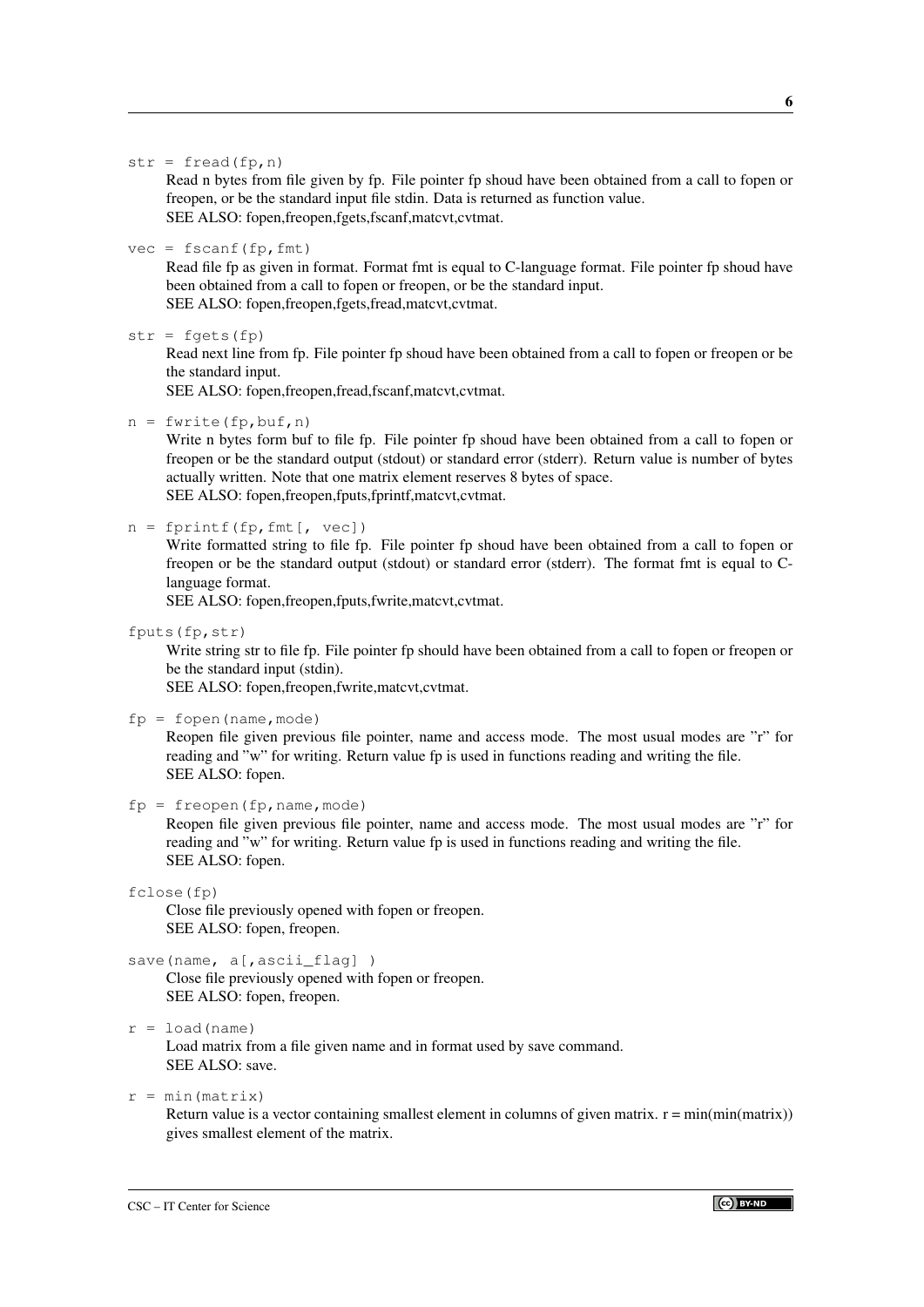$r = max(max)$ 

Return value is a vector containing largest element in columns of given matrix.  $r = max(max(matrix))$ gives largest element of the matrix.

 $r = sum(matrix)$ 

Return vector is column sums of given matrix.  $r = sum(sum(matrix))$  gives the total sum of elements of the matrix.

- $r = \text{trace}(\text{matrix})$ Return value is the sum of matrix diagonal elements.
- $r = det(matrix)$ Return value is determinant of given square matrix.
- $r = inv(matrix)$ Invert given square matrix. Computed also by operator  $^{-1}$
- $r = \text{tril}(x)$ Return the lower triangle of the matrix x.
- $r = \text{triu}(x)$ Return the upper triangle of the matrix x.
- $r = eig$  (matrix)

Return eigenvalues of given square matrix. The expression  $r(n,0)$  is real part of the n:th eigenvalue,  $r(n,1)$  is the imaginary part respectively.

 $r = jacob(a, b, eps)$ 

Solve symmetric positive definite eigenvalue problem by Jacob iteration. Return values are the eigenvalues. Also a variable eigv is created containing eigenvectors.

- $r =$  lud (matrix) Return value is LUD decomposition of given matrix.
- $r =$  hesse (matrix) Return the upper hessenberg form of given matrix.
- $r = eye(n)$ Return n by n identity matrix.
- $r =$  zeros(n, m) Return n by m matrix with elements initialized to zero.
- $r = ones(n,m)$ Return n by m matrix with elements initialized to one.
- $r = \text{rand}(n,m)$ Return n by m matrix with elements initialized with random numbers from zero to one.
- $r = diag(matrix)$  or r=diag(vector)

Given matrix return diagonal entries as a vector. Given vector return matrix with diagonal elements from vector.  $r = diag(diag(a))$  gives matrix with diagonal elements from matrix a, otherwise elements are zero.

- $r = vector(stat, end, inc)$ Return vector of values going from start to end by inc.
- $r = size(matrix)$ Return size of given matrix.